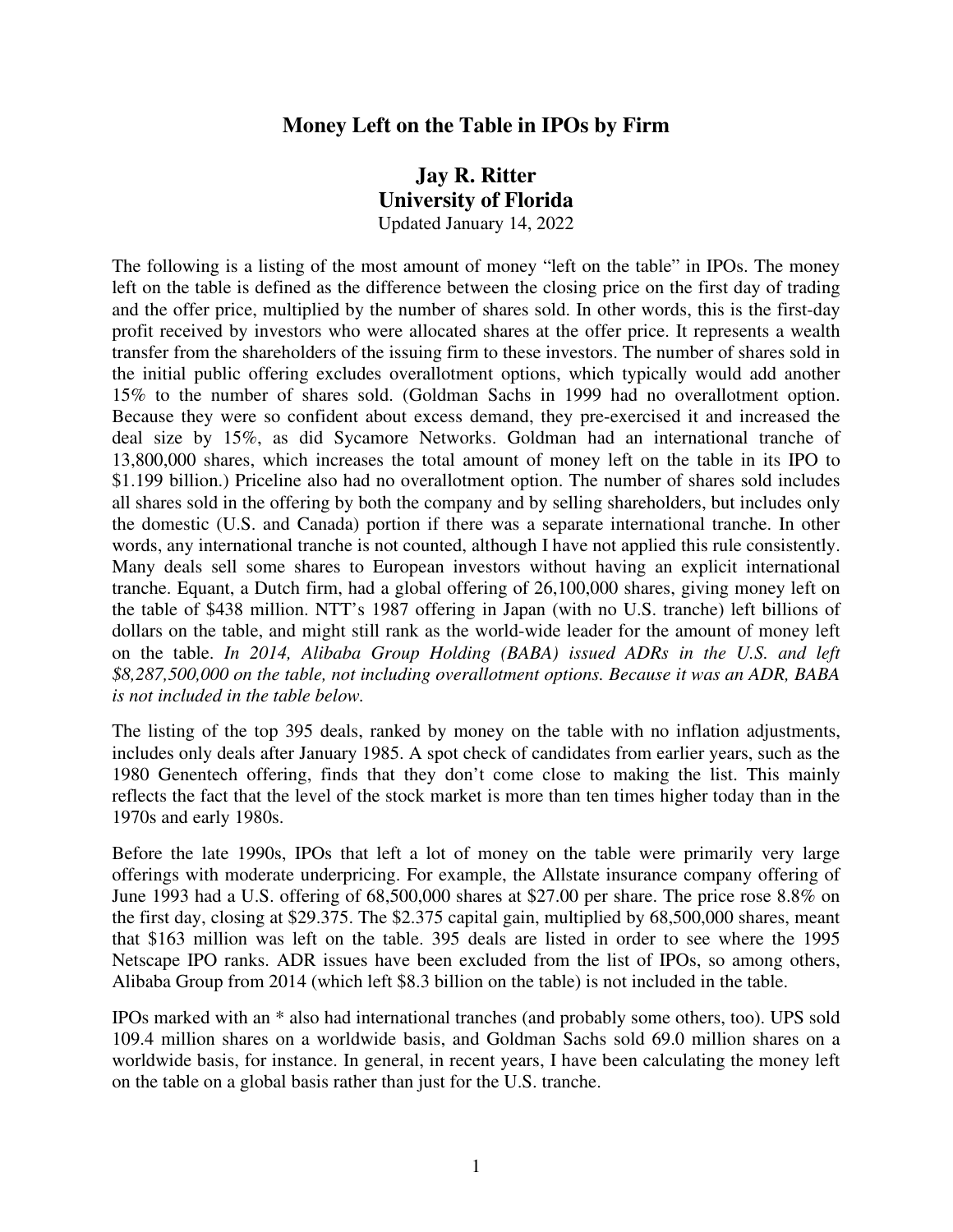| Dollar amount     |                            | <b>IPO</b> | Offer   | First closing | Number of      | Ticker       |
|-------------------|----------------------------|------------|---------|---------------|----------------|--------------|
| left on the table | Company                    | date       | Price   | market price  | shares offered | symbol       |
|                   |                            |            |         |               |                |              |
| \$5,075,000,000   | Visa                       | 080319     | \$44.00 | \$56.50       | 406,000,000    | V            |
| \$3,937,028,063   | Airbnb                     | 201210     | \$68.00 | \$144.71      | 51,323,531     | <b>ABNB</b>  |
| \$3,750,040,000   | Snowflake                  | 200916     | \$120   | \$253.93      | 28,000,000     | <b>SNOW</b>  |
| \$3,477,690,000   | Rivian Automotive          | 211110     | \$78.00 | \$100.73      | 153,000,000    | <b>RIVN</b>  |
| \$2,887,830,000   | DoorDash                   | 201209     | \$102   | \$189.51      | 33,000,000     | <b>DASH</b>  |
| \$1,852,500,000   | Coupang                    | 210311     | \$35.00 | \$49.25       | 130,000,000    | <b>CPNG</b>  |
| \$1,586,300,000   | United Parcel Service*     | 991110     | \$50.00 | \$68.125      | 87,520,000     | <b>UPS</b>   |
| \$1,540,730,469   | Corvis                     | 000728     | \$36.00 | \$84.71875    | 31,625,000     | <b>CORV</b>  |
| \$1,496,000,000   | Snap                       | 170302     | \$17.00 | \$24.48       | 200,000,000    | <b>SNAP</b>  |
| \$1,365,500,000   | <b>Bumble</b>              | 210211     | \$43.00 | \$70.31       | 50,000,000     | <b>BMBL</b>  |
|                   |                            |            |         |               |                |              |
| \$1,323,000,000   | Twitter                    | 131107     | \$26.00 | \$44.90       | 70,000,000     | <b>TWTR</b>  |
| \$1,312,437,500   | Palm                       | 000302     | \$38.00 | \$95.0625     | 23,000,000     | <b>PALM</b>  |
| \$1,281,747,555   | Royalty Pharma PLC         | 200616     | \$28.00 | \$44.50       | 77,681,670     | <b>RPRX</b>  |
| \$1,189,598,400   | <b>Affirm Holdings</b>     | 210113     | \$49.00 | \$97.24       | 24,600,000     | <b>AFRM</b>  |
|                   | <b>Sycamore Networks</b>   | 991022     | \$38.00 | \$184.75      | 7,475,000      | <b>SCMR</b>  |
| \$1,096,956,250   |                            |            |         |               |                |              |
| \$1,072,687,500   | Akamai Technologies        | 991029     | \$26.00 | \$145.1875    | 9,000,000      | <b>AKAM</b>  |
| \$959,100,000     | Goldman Sachs*             | 990504     | \$53.00 | \$70.375      | 55,200,000     | GS           |
| \$939,435,000     | Abcellera Biologics        | 201211     | \$20.00 | \$58.90       | 24,150,000     | <b>ABCL</b>  |
| \$920,700,000     | VA Linux                   | 991209     | \$30.00 | \$239.25      | 4,400,000      | <b>LNUX</b>  |
| \$835,200,000     | <b>Free Markets</b>        | 991210     | \$48.00 | \$280.00      | 3,600,000      | <b>FMKT</b>  |
|                   |                            |            |         |               |                |              |
| \$816,000,000     | <b>Avanex Corporation</b>  | 000204     | \$36.00 | \$172.00      | 6,000,000      | <b>AVNX</b>  |
| \$811,468,774     | PagSeguro Digital Ltd      | 180124     | \$21.50 | \$29.20       | 105,385,555    | <b>PAGS</b>  |
| \$801,281,304     | Qualtrics                  | 210128     | \$30.00 | \$45.50       | 51,695,568     | XM           |
| \$782,595,000     | C <sub>3.ai</sub>          | 201209     | \$42.00 | \$92.49       | 15,500,000     | ${\rm AI}$   |
| \$772,650,000     | Agilent Technologies*      | 991118     | \$30.00 | \$42.750      | 60,600,000     | $\mathbf{A}$ |
| \$754,800,000     | Elanco Animal Health       | 180920     | \$24.00 | \$36.00       | 62,900,000     | <b>ELAN</b>  |
| \$728,242,000     | Webmethods                 | 000211     | \$35.00 | \$212.62      | 4,100,000      | <b>WEBM</b>  |
| \$726,750,000     | AT&T Wireless*             | 000427     | \$29.50 | \$31.875      | 306,000,000    | <b>AWE</b>   |
| \$726,000,000     | <b>VMware</b>              | 070813     | \$29.00 | \$51.00       | 33,000,000     | <b>VMW</b>   |
| \$722,120,000     | Yandex NV                  | 110524     | \$25.00 | \$38.84       | 52,174,088     | <b>YNDX</b>  |
|                   |                            |            |         |               |                |              |
| \$719,531,250     | McData Corp.               | 000809     | \$28.00 | \$85.5625     | 12,500,000     | <b>MCDT</b>  |
| \$686,375,000     | Array Technologies         | 201015     | \$22.00 | \$36.45       | 47,500,000     | <b>ARRY</b>  |
| \$656,250,000     | <b>Foundry Networks</b>    | 990928     | \$25.00 | \$156.25      | 5,000,000      | <b>FDRY</b>  |
| \$629,100,000     | Doximity                   | 210624     | \$26.00 | \$53.00       | 23,300,000     | <b>DOCS</b>  |
| \$616,401,360     | <b>KPMG</b> Consulting Inc | 010208     | \$18.00 | \$23.48       | 112,482,000    | <b>KCIN</b>  |
| \$605,769,220     | GoodRX                     | 200923     | \$33.00 | \$50.50       | 34,615,384     | <b>GDRX</b>  |
| \$604,035,000     | Chewy                      | 190614     | \$22.00 | \$34.99       | 46,500,000     | <b>CHWY</b>  |
| \$600,000,000     | Genentech                  | 990720     | \$97.00 | \$127.00      | 20,000,000     | <b>DNA</b>   |
| \$580,000,000     | <b>Intersil Holding</b>    | 000225     | \$25.00 | \$54.00       | 20,000,000     | <b>ISIL</b>  |
| \$578,500,000     | ZoomInfo Technologies      | 200605     | \$21.00 | \$34.00       | 44,500,000     | ZI           |
|                   |                            |            |         |               |                |              |
| \$569,250,000     | <b>Storage Networks</b>    | 000630     | \$27.00 | \$90.25       | 9,000,000      | <b>STOR</b>  |
| \$568,820,000     | <b>General Motors</b>      | 101118     | \$33.00 | \$34.19       | 478,000,000    | <b>GM</b>    |
| \$553,181,250     | Finisar                    | 991112     | \$19.00 | \$86.875      | 8,150,000      | <b>FNSR</b>  |
| \$552,000,000     | Intrepid Potash            | 080421     | \$32.00 | \$50.40       | 30,000,000     | IPI          |
| \$550,375,000     | Vroom                      | 200609     | \$22.00 | \$47.90       | 21,250,000     | <b>VRM</b>   |
| \$547,200,000     | Petco Health and Wellness  | 210114     | \$18.00 | \$29.40       | 48,000,000     | <b>WOOF</b>  |
| \$542,608,690     | Zoom Video Communic.       | 190418     | \$36.00 | \$62.00       | 20,869,565     | ZM           |
| \$541,875,000     | Charter Communications*    | 991109     | \$19.00 | \$22.75       | 144,500,000    | <b>CHTR</b>  |
| \$541,328,968     | <b>Blackstone Group LP</b> | 070621     | \$31.00 | \$35.06       | 133,333,000    | BX           |
| \$540,929,382     | XP Inc                     | 191211     | \$27.00 | \$34.46       | 72,510,641     | XP           |
|                   |                            |            |         |               |                |              |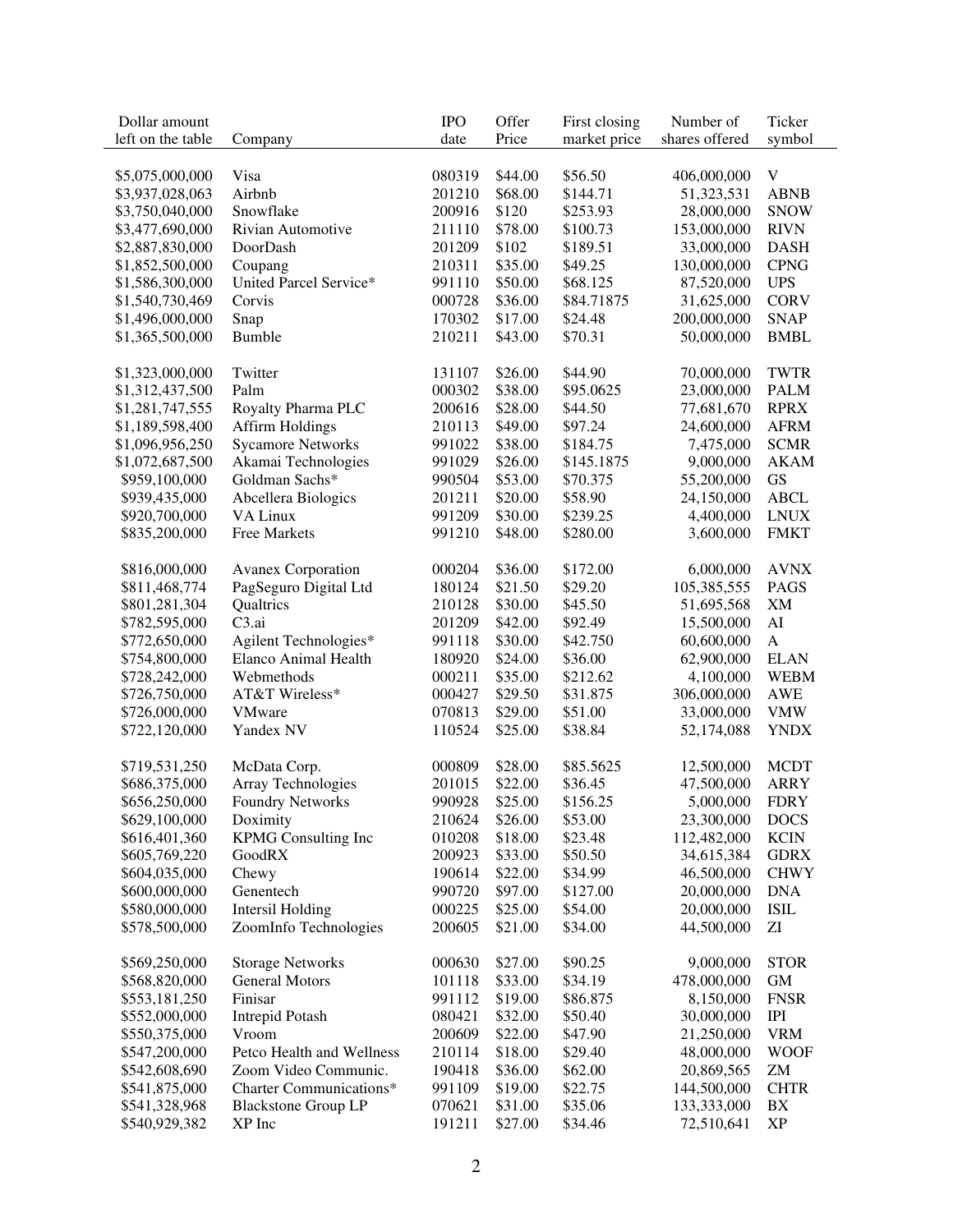| \$538,630,000 | Gigamedia                     | 000218 | \$27.00 | \$88.00    | 8,830,000   | <b>GIGM</b>          |
|---------------|-------------------------------|--------|---------|------------|-------------|----------------------|
| \$531,999,999 | CureVac B.V.                  | 200814 | \$16.00 | \$55.90    | 13,333,333  | <b>CVAC</b>          |
| \$530,625,000 | <b>Cobalt Networks</b>        | 991105 | \$22.00 | \$128.125  | 5,000,000   | <b>COBT</b>          |
| \$530,000,000 | Priceline.com                 | 990330 | \$16.00 | \$69.00    | 10,000,000  | <b>PCLN</b>          |
| \$511,875,000 | Cacheflow                     | 991119 | \$24.00 | \$126.375  | 5,000,000   | <b>CFLO</b>          |
| \$501,250,000 | <b>UTStarcom</b>              | 000303 | \$18.00 | \$57.25    | 5,000,000   | <b>UTSI</b>          |
| \$489,347,839 | Toast                         | 210922 | \$40.00 | \$62.51    | 21,739,131  | <b>TOST</b>          |
| \$488,940,000 | LendingClub                   | 141211 | \$15.00 | \$23.43    | 58,000,000  | LC                   |
| \$488,355,400 | nCino                         | 200714 | \$31.00 | \$91.59    | 8,060,000   | <b>NCNO</b>          |
| \$480,935,000 | <b>Nymex Holdings</b>         | 061116 | \$59.00 | \$132.99   | 6,500,000   | <b>NMX</b>           |
|               |                               |        |         |            |             |                      |
| \$470,697,500 | Workday                       | 121011 | \$28.00 | \$48.69    | 22,750,000  | <b>WDAY</b>          |
| \$470,579,200 | eToys                         | 990520 | \$20.00 | \$76.5625  | 8,320,000   | <b>ETYS</b>          |
| \$460,500,000 | <b>ONI</b> Systems            | 000601 | \$25.00 | \$82.5625  | 8,000,000   | <b>ONIS</b>          |
| \$460,460,000 | Shoals Technologies Group     | 210127 | \$25.00 | \$30.98    | 77,000,000  | <b>SHLS</b>          |
| \$460,250,000 | Avici Systems                 | 000728 | \$31.00 | \$96.75    | 7,000,000   | <b>AVCI</b>          |
| \$451,171,875 | <b>Rhythms NetConnections</b> | 990407 | \$21.00 | \$69.125   | 9,375,000   | <b>RTHM</b>          |
| \$444,937,600 | Selectica                     | 000310 | \$30.00 | \$141.2344 | 4,000,000   | <b>SLTC</b>          |
| \$444,510,000 | Lemonade                      | 200702 | \$29.00 | \$69.41    | 11,000,000  | <b>LMND</b>          |
| \$438,149,400 | Certara                       | 201211 | \$23.00 | \$38.08    | 29,055,000  | <b>CERT</b>          |
| \$435,374,403 | <b>BigCommerce Holdings</b>   | 200805 | \$24.00 | \$72.27    | 9,019,565   | <b>BIGC</b>          |
| \$432,000,000 | Crowdstrike                   | 190612 | \$34.00 | \$58.00    | 18,000,000  | <b>CRWD</b>          |
| \$431,361,000 | Zoetis                        | 130131 | \$26.00 | \$31.01    | 86,100,000  | <b>ZTS</b>           |
| \$430,646,384 | Mastercard                    | 060524 | \$39.00 | \$46.00    | 61,520,912  | MA                   |
| \$428,575,000 | Fortress Investment Group     | 070208 | \$18.50 | \$31.00    | 34,286,000  | <b>FIG</b>           |
| \$427,068,000 | Mobileye NV                   | 140801 | \$25.00 | \$37.00    | 35,589,000  | <b>MBLY</b>          |
| \$422,422,000 | Arrowpoint Communic.          | 000331 | \$34.00 | \$118.4844 | 5,000,000   | <b>ARPT</b>          |
| \$422,000,000 | Shell Midstream Prtnrs, LP    | 141029 | \$23.00 | \$33.55    | 40,000,000  | <b>SHLX</b>          |
| \$420,162,188 | Jazztel Plc                   | 991209 | \$17.44 | \$58.9375  | 10,125,000  | <b>JAZZ</b>          |
| \$418,600,000 | Nkarta                        | 200710 | \$18.00 | \$47.90    | 14,000,000  | <b>NKTX</b>          |
| \$418,095,241 | Las Vegas Sands               | 041214 | \$29.00 | \$46.56    | 23,809,524  | LVS                  |
|               |                               |        |         |            |             |                      |
| \$411,983,000 | Via Networks                  | 000211 | \$21.00 | \$49.81    | 14,300,000  | <b>VNWI</b>          |
| \$409,035,000 | <b>Sprouts Farmers Market</b> | 130731 | \$18.00 | \$40.11    | 18,500,000  | <b>SFM</b>           |
| \$408,750,000 | <b>Unity Software</b>         | 200918 | \$52.00 | \$68.35    | 25,000,000  | $\mathbf U$          |
| \$405,000,000 | Pinterest                     | 190418 | \$19.00 | \$24.40    | 75,000,000  | <b>PINS</b>          |
| \$400,600,000 | <b>Cosine Communications</b>  | 000926 | \$23.00 | \$63.06    | 10,000,000  | <b>COSN</b>          |
| \$398,750,000 | Southern Energy               | 000927 | \$22.00 | \$28.875   | 58,000,000  | <b>SOE</b>           |
| \$394,240,000 | Warner Music Group            | 200603 | \$25.00 | \$30.12    | 77,000,000  | <b>WMG</b>           |
| \$392,700,000 | Poshmark                      | 210114 | \$42.00 | \$101.50   | 6,600,000   | <b>POSH</b>          |
| \$391,352,500 | <b>Beyond Meat</b>            | 190502 | \$25.00 | \$65.66    | 9,625,000   | <b>BYND</b>          |
| \$392,150,000 | <b>Verisk Analytics</b>       | 091006 | \$22.00 | \$26.60    | 85,250,000  | <b>VRSK</b>          |
| \$391,250,000 | Firepond                      | 000204 | \$22.00 | \$100.25   | 5,000,000   | <b>FIRE</b>          |
| \$386,120,000 | LinkedIn                      | 110519 | \$45.00 | \$94.25    | 7,840,000   | <b>LNKD</b>          |
| \$382,970,000 | Nu Holdings                   | 211209 | \$9.00  | \$10.33    | 281,062,825 | <b>NU</b>            |
| \$377,812,500 | Asiainfo Holdings             | 000303 | \$24.00 | \$99.5625  | 5,000,000   | <b>ASIA</b>          |
| \$373,859,679 | Farfetch Ltd                  | 180921 | \$20.00 | \$28.45    | 44,243,749  | <b>FTCH</b>          |
| \$372,826,089 | StoneCo Ltd                   | 181025 | \$24.00 | \$31.35    | 50,724,638  | <b>STNE</b>          |
| \$372,800,000 | agilon health                 | 210415 | \$23.00 | \$31.00    | 46,600,000  | $\operatorname{AGL}$ |
| \$369,750,000 | Diversa                       | 000214 | \$24.00 | \$75.00    | 7,250,000   | <b>DVSA</b>          |
| \$360,000,000 | Niku                          | 000229 | \$24.00 | \$69.00    | 8,000,000   | <b>NIKU</b>          |
| \$355,384,125 | Lucent Technologies*          | 960403 | \$27.00 | \$30.625   | 98,037,000  | LU                   |
|               |                               |        |         |            |             |                      |
| \$354,046,000 | Fitbit                        | 150618 | \$20.00 | \$29.68    | 36,575,000  | <b>FIT</b>           |
| \$352,400,000 | <b>Tradeweb Markets</b>       | 190404 | \$27.00 | \$35.81    | 40,000,000  | $\operatorname{TW}$  |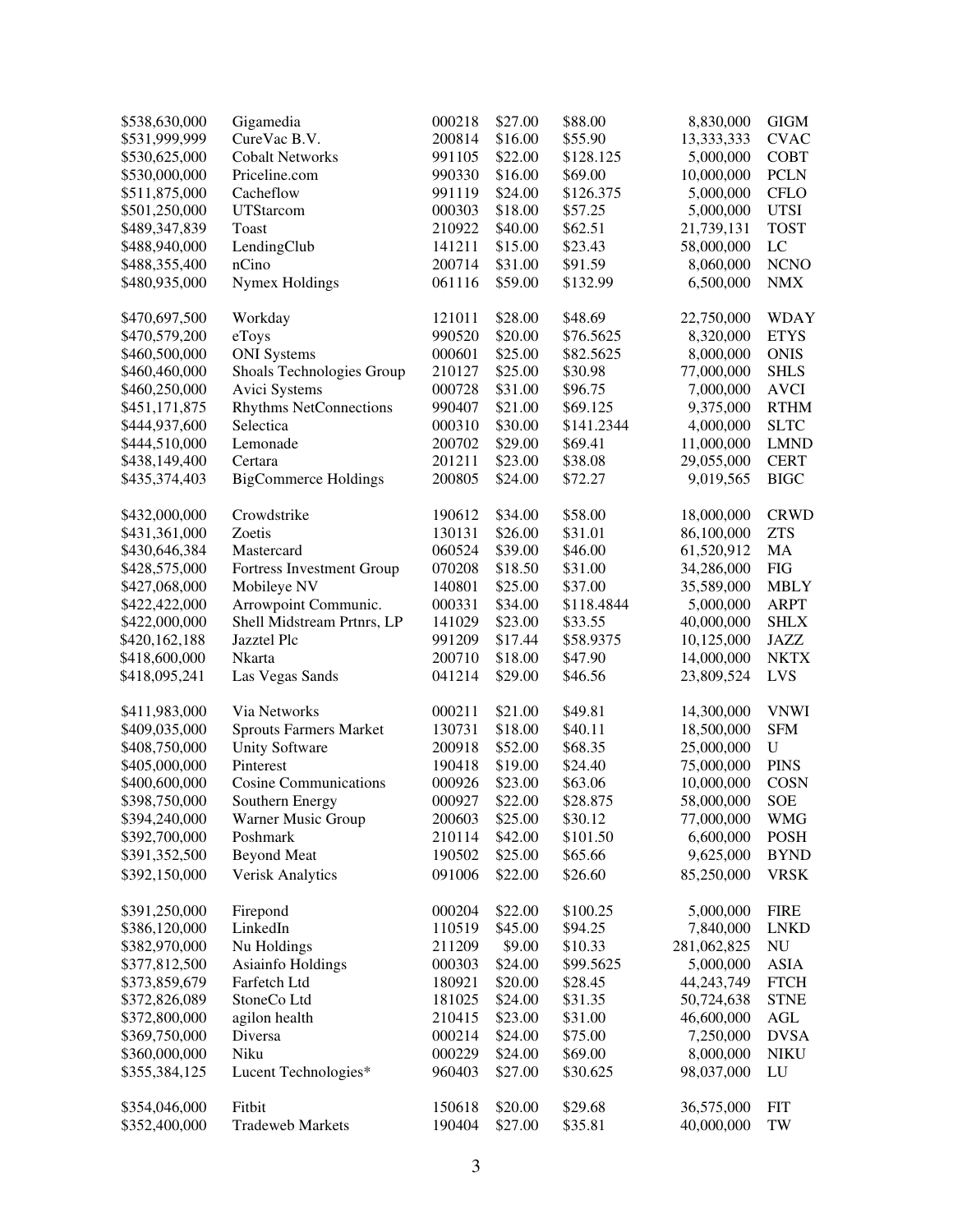| \$351,945,000                  | Berkeley Lights Inc              | 200717 | \$22.00 | \$65.45     | 8,100,000    | <b>BLI</b>  |
|--------------------------------|----------------------------------|--------|---------|-------------|--------------|-------------|
| \$351,000,000                  | <b>Rocket Companies</b>          | 200806 | \$18.00 | \$21.51     | 100,000,000  | <b>RKT</b>  |
| \$345,026,341                  | Seer                             | 201204 | \$19.00 | \$56.46     | 9,210,527    | <b>SEER</b> |
| \$342,100,000                  | ON Holding AG                    | 210915 | \$24.00 | \$35.00     | 31,100,000   | <b>ONON</b> |
| \$335,000,003                  | DLocal Ltd                       | 210603 | \$21.00 | \$32.39     | 29,411,765   | <b>DLO</b>  |
| \$335,000,000                  | Ariba                            | 990623 | \$23.00 | \$90.00     | 5,000,000    | <b>ARBA</b> |
| \$329,175,000                  | Freshworks                       | 210922 | \$36.00 | \$47.55     | 28,500,000   | <b>FRSH</b> |
| \$329,083,568                  | <b>Antero Resources</b>          | 131010 | \$44.00 | \$52.01     | 41,084,000   | AR          |
|                                |                                  |        |         |             |              |             |
| \$327,462,500                  | Associates First Capital*        | 960507 | \$29.00 | \$34.75     | 56,950,000   | <b>AFS</b>  |
| \$324,000,000                  | Onvia.com                        | 000301 | \$21.00 | \$61.50     | 8,000,000    | <b>ONVI</b> |
| \$323,082,720                  | Conoco*                          | 981021 | \$23.00 | \$24.875    | 172,310,784  | COC         |
| \$322,424,240                  | <b>Recursion Pharmaceuticals</b> | 210416 | \$18.00 | \$31.30     | 24, 242, 424 | <b>RXRX</b> |
| \$321,090,000                  | Playtika Holding                 | 210115 | \$27.00 | \$31.62     | 69,500,000   | <b>PLTK</b> |
| \$320,625,000                  | Open TV Corp                     | 991123 | \$20.00 | \$62.75     | 7,500,000    | <b>OPTV</b> |
| \$320,383,058                  | <b>Arcos Dorados Holdings</b>    | 110413 | \$17.00 | \$21.36     | 73,484,164   | <b>ARCO</b> |
| \$317,812,250                  | MP3.com                          | 990721 | \$28.00 | \$63.3125   | 9,000,000    | <b>MPPP</b> |
| \$315,250,000                  | Transmeta Corp                   | 001107 | \$21.00 | \$45.25     | 13,000,000   | <b>TMTA</b> |
| \$313,351,563                  | <b>InterNAP Network Services</b> | 990929 | \$20.00 | \$52.984375 | 9,500,000    | <b>INAP</b> |
|                                |                                  |        |         |             |              |             |
| \$312,900,000                  | <b>Axovant Sciences Ltd</b>      | 150611 | \$15.00 | \$29.90     | 21,000,000   | <b>AXON</b> |
| \$311,750,000                  | <b>Dreamworks Animation</b>      | 041027 | \$28.00 | \$38.75     | 29,000,000   | <b>DWA</b>  |
| \$311,400,000                  | Juniper Networks                 | 990625 | \$34.00 | \$98.875    | 4,800,000    | <b>JNPR</b> |
| \$310,580,101                  | UiPath                           | 210421 | \$56.00 | \$69.00     | 23,890,777   | <b>PATH</b> |
| \$308,633,489                  | <b>Arcos Dorados Holdings</b>    | 110414 | \$17.00 | \$21.20     | 73,484,164   | <b>ARCO</b> |
| \$309,087,600                  | <b>Thoughtworks Holding</b>      | 210915 | \$21.00 | \$29.39     | 36,840,000   | <b>TWKS</b> |
| \$304,937,500                  | Infinity Broadcasting*           | 981209 | \$20.50 | \$23.0625   | 119,000,000  | <b>INF</b>  |
| \$304,500,000                  | Adaptive Biotechnologies         | 190627 | \$20.00 | \$40.30     | 15,000,000   | <b>ADPT</b> |
| \$301,473,419                  | <b>Outset Medical</b>            | 200915 | \$27.00 | \$60.68     | 8,951,111    | <b>OM</b>   |
| \$301,000,000                  | <b>Relay Therapeutics</b>        | 200716 | \$20.00 | \$35.05     | 20,000,000   | <b>RLAY</b> |
|                                |                                  |        |         |             |              |             |
| \$300,545,000                  | Google                           | 040819 | \$85.00 | \$100.33    | 19,605,052   | GOOG        |
| \$298,306,250                  | Xometry                          | 210630 | \$44.00 | \$87.85     | 6,875,000    | <b>XMTR</b> |
| \$296,852,381                  | Oak Street Health                | 200806 | \$21.00 | \$40.00     | 15,625,000   | <b>OSH</b>  |
| \$295,000,000                  | Agency.com                       | 991208 | \$26.00 | \$76.00     | 5,900,000    | <b>ACOM</b> |
| \$294,000,000                  | Nutanix                          | 160930 | \$16.00 | \$37.00     | 14,000,000   | <b>NTNX</b> |
| \$291,796,287                  | <b>Infonet Services</b>          | 991216 | \$21.00 | \$26.69     | 51,282,300   | IN          |
| \$291,057,813                  | Capstone Turbine                 | 000629 | \$16.00 | \$47.984375 | 9,100,000    | <b>CPST</b> |
| \$288,000,006                  | Dutch Bros                       | 210915 | \$23.00 | \$36.68     | 21,052,632   | <b>BROS</b> |
| \$288,000,000                  | Realogy Holdings Corp            | 121010 | \$27.00 | \$34.20     | 40,000,000   | <b>RLGY</b> |
| \$286,000,000                  | <b>Active Power</b>              | 000808 | \$17.00 | \$52.75     | 8,000,000    | <b>ACPW</b> |
|                                |                                  |        |         |             |              |             |
| \$282,352,928                  | Olink Holding AB                 | 210325 | \$20.00 | \$36.00     | 17,647,058   | <b>OLK</b>  |
| \$280,471,144                  | Allbirds                         | 211103 | \$15.00 | \$28.89     | 20,192,307   | <b>BIRD</b> |
| \$278,656,000                  | GitLab                           | 211014 | \$77.00 | \$103.89    | 10,400,000   | <b>GTLB</b> |
| \$279,562,500                  | Sequenom                         | 000201 | \$26.00 | \$79.25     | 5,250,000    | <b>SQNM</b> |
| \$279,535,454                  | Dynatrace                        | 190801 | \$16.00 | \$23.85     | 35,609,612   | DT          |
| \$279,500,000                  | Sweetgreen                       | 211118 | \$28.00 | \$49.50     | 13,000,000   | SG          |
|                                | Hydrofarm Holdings Group         | 201210 | \$20.00 | \$51.99     | 8,666,667    | <b>HYFM</b> |
| \$277,246,668<br>\$275,625,000 | Neoforma.com                     | 000124 | \$13.00 | \$52.375    | 7,000,000    | <b>NEOF</b> |
| \$274,860,000                  | 724 Solutions Inc                | 000128 | \$26.00 | \$71.81     | 6,000,000    | <b>SVNX</b> |
| \$269,280,000                  |                                  | 180323 |         | \$28.48     | 36,000,000   | <b>DBX</b>  |
|                                | Dropbox                          |        | \$21.00 |             |              |             |
| \$268,625,000                  | <b>Extreme Networks</b>          | 990409 | \$17.00 | \$55.375    | 7,000,000    | <b>EXTR</b> |
| \$266,266,660                  | Icosavax                         | 210729 | \$15.00 | \$34.97     | 12,133,333   | <b>ICVX</b> |
| \$264,687,500                  | Versata                          | 000303 | \$24.00 | \$92.75     | 3,850,000    | <b>VATA</b> |
| \$264,180,000                  | <b>Castlight Health</b>          | 140314 | \$16.00 | \$39.80     | 11,100,000   | <b>CSLT</b> |
|                                |                                  |        |         |             |              |             |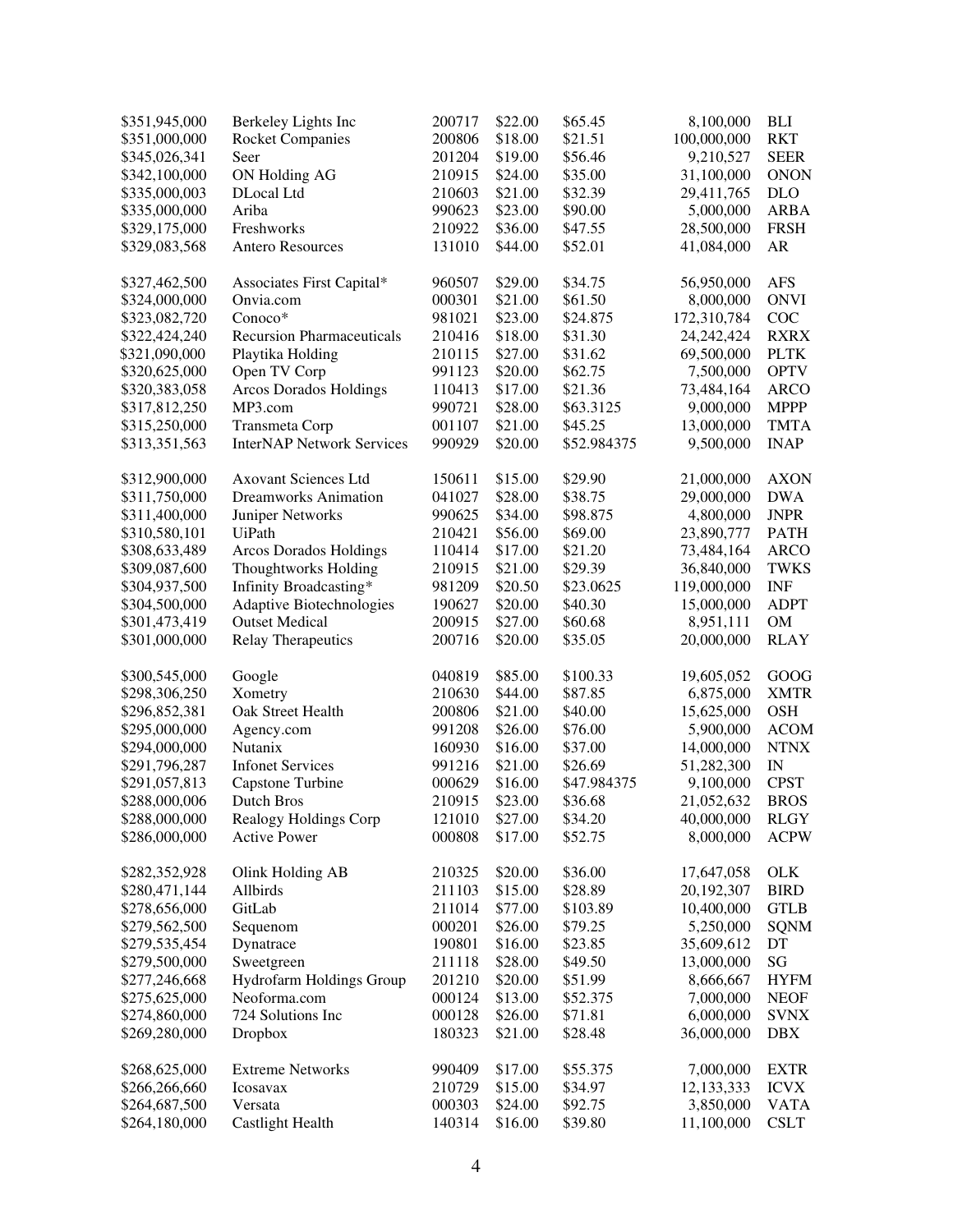| \$263,764,688 | Forma Therapeatics               | 200619 | \$20.00 | \$39.00    | 13,882.352  | <b>FMTX</b> |
|---------------|----------------------------------|--------|---------|------------|-------------|-------------|
| \$262,500,000 | SentinelOne                      | 210630 | \$35.00 | \$42.50    | 35,000,000  | S           |
| \$262,312,611 | Dun & Bradstreet Holdings        | 200701 | \$22.00 | \$25.35    | 78,302,272  | <b>DNB</b>  |
| \$261,375,000 | Next Level Communication         | 991110 | \$20.00 | \$50.75    | 8,500,000   | <b>NXTV</b> |
| \$260,859,375 | <b>Blue Martini Software</b>     | 000725 | \$20.00 | \$54.78125 | 7,500,000   | <b>BLUE</b> |
| \$258,000,000 | Emerge Interactive               | 000204 | \$15.00 | \$47.25    | 8,000,000   | <b>EMRG</b> |
|               |                                  |        |         |            |             |             |
| \$257,950,000 | <b>Olaplex Holdings</b>          | 210930 | \$21.00 | \$24.50    | 73,700,000  | <b>OLPX</b> |
| \$257,880,000 | Design Therapeutics              | 210326 | \$20.00 | \$41.49    | 12,000,000  | <b>DSGN</b> |
| \$253,399,991 | Definitive Healthcare            | 210915 | \$27.00 | \$43.29    | 15,555,555  | DH          |
| \$253,200,000 | Datadog                          | 190919 | \$27.00 | \$37.55    | 24,000,000  | <b>DDOG</b> |
| \$253,000,000 | <b>Universal Access</b>          | 000317 | \$14.00 | \$37.00    | 11,000,000  | <b>UAXS</b> |
| \$252,000,000 | Avenue A                         | 000229 | \$24.00 | \$72.00    | 5,250,000   | <b>AVEA</b> |
| \$249,750,000 | Marvell Technology Group         | 000627 | \$15.00 | \$56.625   | 6,000,000   | <b>MRVL</b> |
| \$249,480,000 | Splunk                           | 120419 | \$17.00 | \$35.48    | 13,500,000  | <b>SPLK</b> |
| \$248,775,000 | Medallia                         | 190722 | \$21.00 | \$37.05    | 15,500,000  | <b>MDLA</b> |
| \$248,180,537 | Seres Therapeutics               | 150626 | \$18.00 | \$51.40    | 7,430,555   | <b>MCRB</b> |
|               |                                  |        |         |            |             |             |
| \$246,875,000 | Webvan Group                     | 991105 | \$15.00 | \$24.875   | 25,000,000  | <b>WBVN</b> |
| \$244,875,552 | American Well                    | 200917 | \$18.00 | \$23.95    | 41,155,555  | <b>AMWL</b> |
| \$244,525,000 | TyCom Ltd                        | 000726 | \$32.00 | \$36.00    | 61,130,435  | <b>TCM</b>  |
| \$244,050,000 | Matrixone                        | 000301 | \$25.00 | \$73.81    | 5,000,000   | <b>MONE</b> |
| \$243,845,914 | <b>Blue Buffalo Pet Products</b> | 150722 | \$20.00 | \$27.20    | 33,867,488  | <b>BUFF</b> |
| \$243,750,000 | Northpoint Communications        | 990505 | \$24.00 | \$40.25    | 15,000,000  | <b>NPNT</b> |
| \$242,800,000 | FireEye                          | 130919 | \$20.00 | \$36.00    | 15,175,000  | <b>FEYE</b> |
| \$241,164,000 | jFrog                            | 200916 | \$44.00 | \$64.79    | 11,600,000  | <b>FROG</b> |
|               |                                  |        |         |            |             |             |
| \$238,680,000 | <b>DICE</b> Therapeutics         | 210915 | \$17.00 | \$36.89    | 12,000,000  | <b>DICE</b> |
| \$238,500,000 | <b>SAIC</b>                      | 061012 | \$15.00 | \$18.18    | 75,000,000  | SAI         |
| \$238,450,000 | Preview Systems                  | 991208 | \$21.00 | \$83.75    | 3,800,000   | <b>PRVW</b> |
| \$238,000,000 | <b>Elastic NV</b>                | 181005 | \$36.00 | \$70.00    | 7,000,000   | <b>ESTC</b> |
| \$237,820,000 | <b>Nextel Partners</b>           | 000223 | \$20.00 | \$30.12    | 23,500,000  | <b>NXTP</b> |
| \$237,600,000 | Jamf Holding                     | 200722 | \$26.00 | \$39.20    | 18,000,000  | <b>JAMF</b> |
| \$237,350,000 | Sana Biotechnology               | 210204 | \$25.00 | \$35.10    | 23,500,000  | <b>SANA</b> |
| \$236,437,500 | <b>Intertrust Technologies</b>   | 991027 | \$18.00 | \$54.375   | 6,500,000   | <b>ITRU</b> |
| \$235,500,000 | Paradyne                         | 990716 | \$17.00 | \$56.25    | 6,000,000   | <b>PYDN</b> |
| \$235,200,000 | Anthem Insurance Cos.            | 011030 | \$36.00 | \$40.90    | 48,000,000  | <b>ATH</b>  |
| \$233,333,324 | <b>Etsy</b>                      | 150416 | \$16.00 | \$30.00    | 16,666,666  | <b>ETSY</b> |
|               | <b>Inrange Technologies</b>      |        |         |            |             |             |
| \$232,925,000 |                                  | 000922 | \$16.00 | \$46.25    | 7,700,000   | <b>INRG</b> |
| \$232,841,000 | DocuSign                         | 180427 | \$29.00 | \$39.73    | 21,700,000  | <b>DOCU</b> |
| \$232,000,000 | Sono Group NV                    | 211117 | \$15.00 | \$38.20    | 10,000,000  | <b>SEV</b>  |
| \$231,375,000 | 360 Networks                     | 000420 | \$14.00 | \$19.00    | 46,275,000  | <b>TSIX</b> |
| \$229,535,150 | <b>PMV</b> Pharmaceuticals       | 200925 | \$18.00 | \$37.51    | 11,765,000  | <b>PMVP</b> |
| \$229,125,000 | Privia Health Group              | 210429 | \$23.00 | \$34.75    | 19,500,000  | <b>PRVA</b> |
| \$228,375,000 | Red Hat                          | 990811 | \$14.00 | \$52.0625  | 6,000,000   | <b>RHAT</b> |
| \$228,360,000 | Kinnate BioPharma                | 201203 | \$20.00 | \$39.03    | 12,000,000  | <b>KNTE</b> |
| \$227,695,500 | Crossroads Systems               | 991020 | \$18.00 | \$78.7188  | 3,750,000   | <b>CRDS</b> |
| \$227,673,112 | <b>Ryan Specialty Group Hldg</b> | 210722 | \$23.50 | \$27.50    | 56,918,278  | <b>RYAN</b> |
| \$227,500,000 | <b>Container Store Group</b>     | 131101 | \$18.00 | \$36.20    | 12,500,000  | <b>TCS</b>  |
|               |                                  |        |         |            |             |             |
| \$227,200,000 | Viant Technology                 | 210210 | \$25.00 | \$47.72    | 10,000,000  | <b>DSP</b>  |
| \$227,120,000 | <b>Braze</b>                     | 211117 | \$65.00 | \$93.39    | 8,000,000   | <b>BRZE</b> |
| \$225,500,000 | TheStreet.com                    | 990511 | \$19.00 | \$60.00    | 5,500,000   | <b>TSCM</b> |
| \$223,852,200 | Veeva Systems                    | 131016 | \$20.00 | \$37.16    | 13,045,000  | <b>VEEV</b> |
| \$223,760,000 | Alteon Websystems                | 990923 | \$19.00 | \$74.94    | 4,000,000   | <b>ATON</b> |
| \$222,600,000 | Travelers Prop. Casualty A       | 020321 | \$18.50 | \$19.56    | 210,000,000 | <b>TAPA</b> |
|               |                                  |        |         |            |             |             |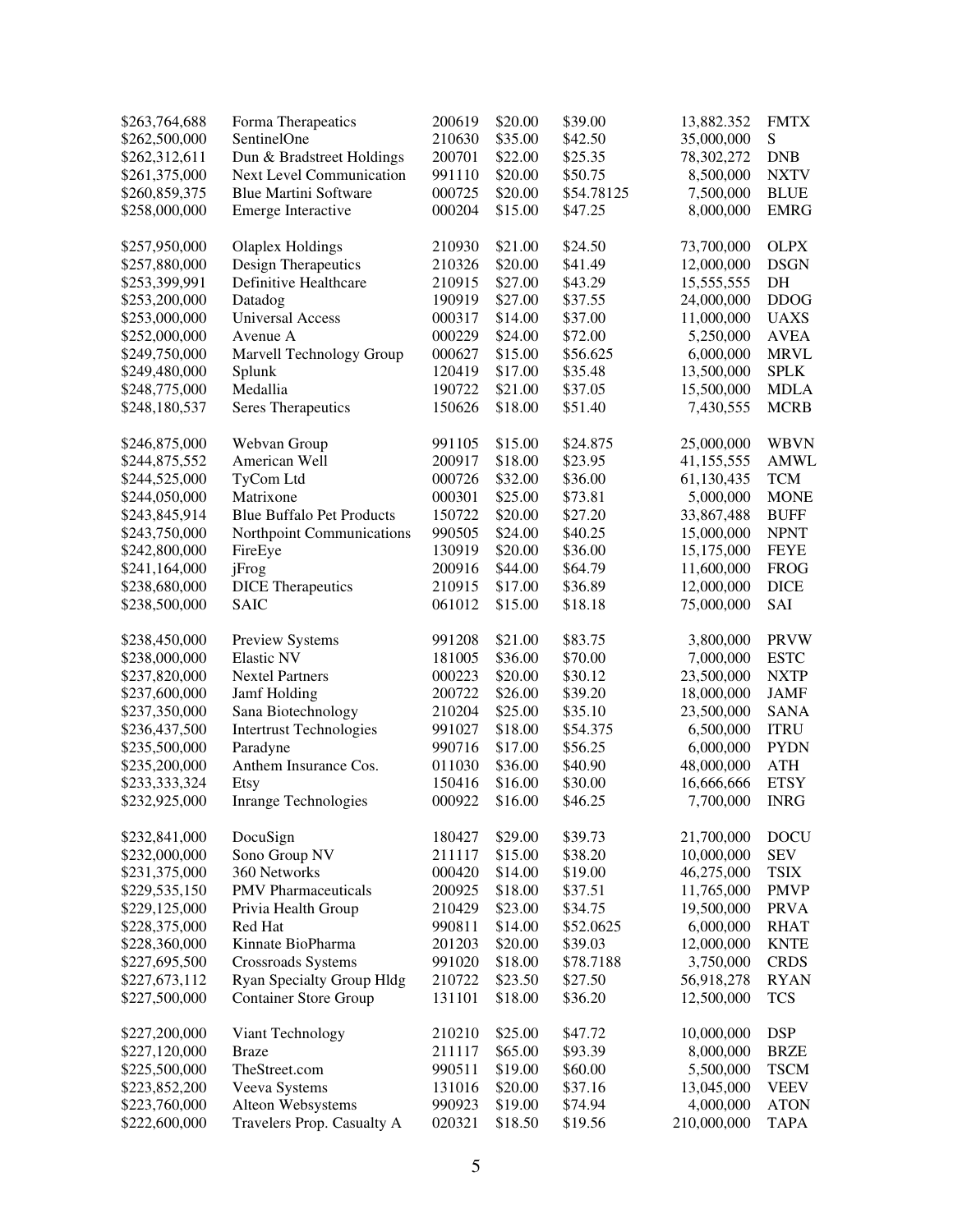| \$222,250,000 | Vicinity Corp                   | 000209 | \$17.00 | \$48.75   | 7,000,000   | <b>VCNT</b>  |
|---------------|---------------------------------|--------|---------|-----------|-------------|--------------|
| \$221,375,000 | Marketwatch.com                 | 990115 | \$17.00 | \$97.50   | 2,750,000   | <b>MKTW</b>  |
| \$221,200,000 | <b>Citizens Financial Group</b> | 140924 | \$21.50 | \$23.08   | 140,000,000 | <b>CFG</b>   |
| \$221,100,000 | <b>Clearwater Analytics</b>     | 210924 | \$18.00 | \$25.37   | 30,000,000  | <b>CWAN</b>  |
| \$220,000,000 | <b>MetroPCS</b> Communications  | 070418 | \$23.00 | \$27.40   | 50,000,000  | <b>PCS</b>   |
| \$219,000,000 | U.S. Internetworking            | 990409 | \$21.00 | \$57.50   | 6,000,000   | <b>USIX</b>  |
| \$217,000,000 | <b>Fluence Energy</b>           | 211028 | \$28.00 | \$35.00   | 31,000,000  | ${\rm FLNC}$ |
| \$216,807,752 | Black Diamond Therapeut.        | 200130 | \$19.00 | \$39.48   | 10,586,316  | <b>BDTX</b>  |
| \$216,275,000 | BridgeBio Pharma                | 190627 | \$17.00 | \$27.55   | 20,500,000  | <b>BBIO</b>  |
| \$216,000,000 | Assurant                        | 040204 | \$22.00 | \$24.70   | 80,000,000  | AIZ          |
| \$213,994,000 | <b>Oplink Communications</b>    | 001004 | \$18.00 | \$33.62   | 13,700,000  | <b>OPLK</b>  |
| \$213,525,000 | <b>Covad Communications</b>     | 990122 | \$18.00 | \$45.375  | 7,800,000   | COVD         |
| \$212,500,000 | Principal Financial Group*      | 011023 | \$18.50 | \$21.00   | 85,000,000  | PFG          |
| \$212,160,000 | Fox Entertainment Group*        | 981110 | \$22.50 | \$24.50   | 106,080,000 | <b>FOX</b>   |
| \$212,000,000 | Intercontinental Exchange       | 051115 | \$26.00 | \$39.25   | 16,000,000  | ICE          |
| \$211,618,631 | <b>FIGS</b>                     | 210527 | \$22.00 | \$30.02   | 26,386,363  | <b>FIGS</b>  |
| \$208,950,000 | Groupon                         | 111103 | \$20.00 | \$25.97   | 35,00,000   | <b>GRPN</b>  |
| \$207,460,000 | Confluent                       | 210624 | \$36.00 | \$45.02   | 23,000,000  | <b>CFLT</b>  |
| \$205,000,000 | Extensity                       | 990127 | \$20.00 | \$71.25   | 4,000,000   | <b>EXTN</b>  |
| \$204,856,250 | iVillage                        | 990319 | \$24.00 | \$80.125  | 3,650,000   | <b>IVIL</b>  |
| \$204,425,000 | Lyft                            | 190329 | \$72.00 | \$78.29   | 32,500,000  | <b>LYFT</b>  |
| \$204,000,000 | <b>Turnstone Systems</b>        | 000201 | \$29.00 | \$97.00   | 3,000,000   | <b>TSTN</b>  |
| \$204,000,000 | Zscaler                         | 180316 | \$16.00 | \$33.00   | 12,000,000  | ZS           |
| \$203,100,000 | Pulmonx                         | 201001 | \$19.00 | \$39.31   | 10,000,000  | <b>LUNG</b>  |
| \$202,980,000 | Interwave Communic. Intl.       | 000128 | \$13.00 | \$36.88   | 8,500,000   | <b>IWAV</b>  |
| \$200,000,000 | McAfee.com                      | 991202 | \$12.00 | \$44.000  | 6,250,000   | <b>MCAF</b>  |
| \$199,800,000 | <b>TELUS</b> International      | 210203 | \$25.00 | \$30.40   | 37,000,000  | <b>TIXT</b>  |
| \$199,500,000 | SelectQuote                     | 200521 | \$20.00 | \$27.00   | 28,500,000  | <b>SLQT</b>  |
| \$198,870,000 | Procore Technologies            | 210520 | \$67.00 | \$88.00   | 9,470,000   | <b>PCOR</b>  |
| \$198,800,000 | Abengoa Yield PLC               | 140613 | \$29.00 | \$37.00   | 24,850,000  | <b>ABY</b>   |
| \$198,750,000 | Mister Car Wash                 | 210625 | \$15.00 | \$20.30   | 37,500,000  | <b>MCW</b>   |
| \$198,366,669 | Levi Strauss & Co.              | 190321 | \$17.00 | \$22.41   | 36,666,667  | <b>LEVI</b>  |
| \$198,240,000 | Michael Kors Group              | 111214 | \$20.00 | \$24.20   | 54,280,000  | <b>KORS</b>  |
| \$197,437,500 | Espeed                          | 991210 | \$22.00 | \$43.9375 | 9,000,000   | <b>ESPD</b>  |
| \$196,935,789 | Dunkin Brands Group             | 110726 | \$19.00 | \$27.85   | 22,250,000  | <b>DNKN</b>  |
| \$195,825,000 | China.com                       | 990713 | \$20.00 | \$66.625  | 4,200,000   | <b>CHINA</b> |
| \$195,000,000 | <b>IMS Health Holdings</b>      | 140404 | \$20.00 | \$23.00   | 65,000,000  | <b>IMS</b>   |
| \$195,000,000 | Duck Creek Technologies         | 200814 | \$27.00 | \$40.00   | 15,000,000  | <b>DCT</b>   |
| \$194,625,000 | <b>Aether Systems</b>           | 991021 | \$16.00 | \$48.4375 | 6,000,000   | <b>AETH</b>  |
| \$193,410,000 | Ceridian HCM Holding            | 180426 | \$22.00 | \$31.21   | 21,000,000  | <b>CDAY</b>  |
| \$192,842,303 | Inari Medical                   | 200522 | \$19.00 | \$42.51   | 8,202,565   | <b>NARI</b>  |
| \$191,646,332 | Vor Biopharma                   | 210205 | \$18.00 | \$37.50   | 9,828,017   | <b>VOR</b>   |
| \$190,000,000 | <b>Triton PCS Holdings</b>      | 991028 | \$18.00 | \$37.125  | 10,000,000  | <b>TPCS</b>  |
| \$189,750,000 | <b>Copper Mountain Networks</b> | 990513 | \$21.00 | \$68.4375 | 4,000,000   | <b>CMTN</b>  |
| \$189,000,000 | <b>Spark Therapeutics</b>       | 150130 | \$23.00 | \$50.00   | 7,000,000   | <b>ONCE</b>  |
| \$188,977,242 | Duolingo                        | 210728 | \$102   | \$139.01  | 5,106,113   | <b>DUOL</b>  |
| \$188,760,000 | Coursera                        | 210331 | \$33.00 | \$45.00   | 15,730,000  | <b>COUR</b>  |
| \$188,500,000 | 908 Devices                     | 201218 | \$20.00 | \$49.00   | 6,500,000   | <b>MASS</b>  |
| \$188,437,500 | Critical Path                   | 990329 | \$24.00 | \$65.875  | 4,500,000   | <b>CPTH</b>  |
| \$188,341,850 | LegalZoom.com                   | 210630 | \$28.00 | \$37.85   | 19,121,000  | LZ           |
| \$188,343,750 | Gadzoox Networks                | 990720 | \$21.00 | \$74.813  | 3,500,000   | <b>ZOOX</b>  |
| \$188,000,000 | <b>Wireless Facilities</b>      | 991105 | \$15.00 | \$62.00   | 4,000,000   | WFII         |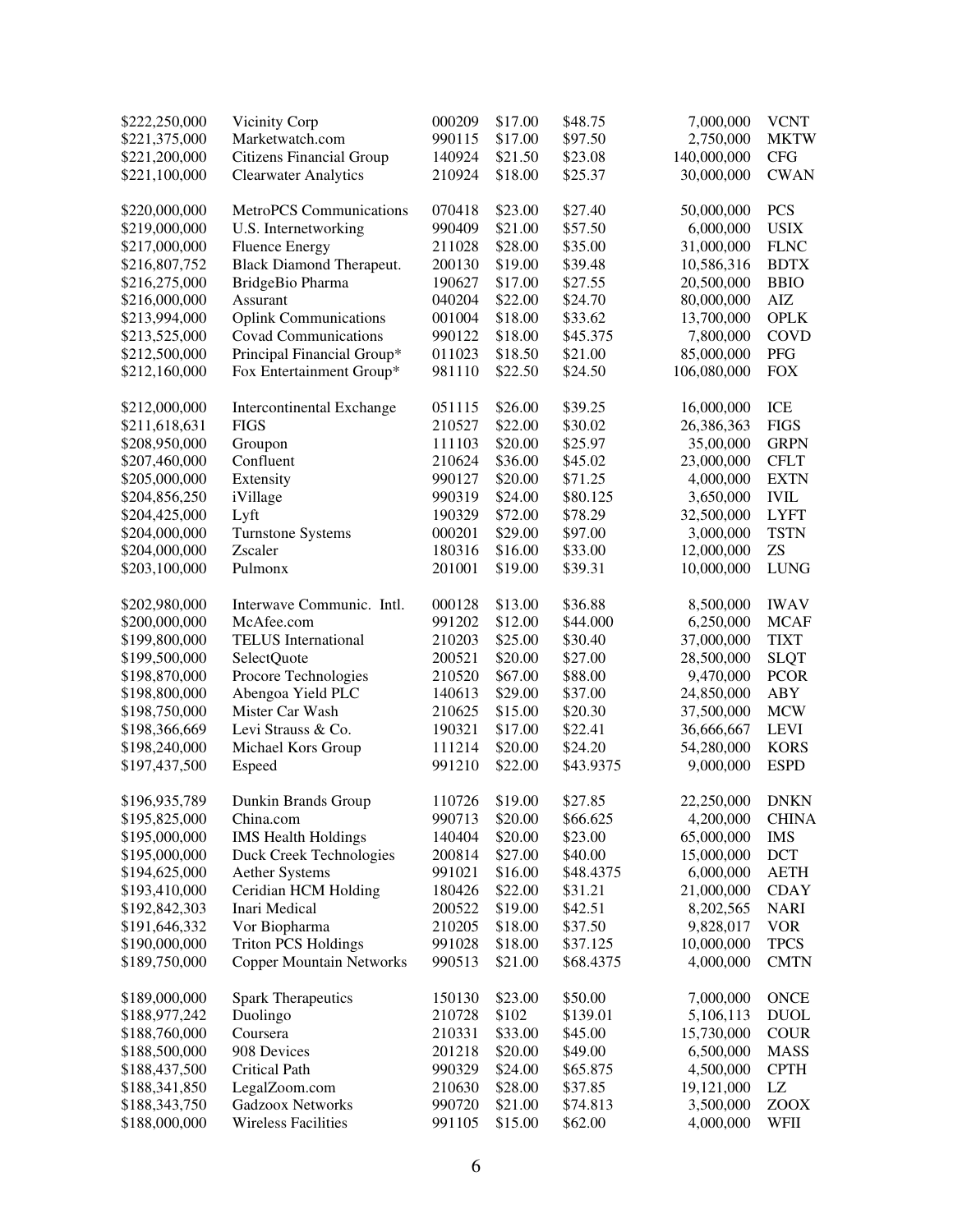| \$187,500,000 | BJ's Wholesale Club Hldg        | 180628 | \$17.00 | \$22.00   | 37,500,000  | <b>BJ</b>   |
|---------------|---------------------------------|--------|---------|-----------|-------------|-------------|
| \$185,937,500 | <b>OTG</b> Software             | 000310 | \$19.00 | \$56.1875 | 5,000,000   | <b>OTGS</b> |
|               |                                 |        |         |           |             |             |
| \$185,000,000 | Parsley Energy                  | 140523 | \$18.50 | \$22.20   | 50,000,000  | PE          |
| \$184,459,457 | Portillo's                      | 211021 | \$20.00 | \$29.10   | 20,270,270  | <b>PYLO</b> |
| \$183,750,000 | Ticketmaster Online-Citysr.     | 981202 | \$14.00 | \$40.25   | 7,000,000   | <b>TMCS</b> |
| \$183,000,000 | <b>Talecris Biotherapeutics</b> | 090930 | \$19.00 | \$22.66   | 50,000,000  | <b>TLCR</b> |
| \$182,250,000 | Digital Impact                  | 991123 | \$15.00 | \$55.50   | 4,500,000   | <b>DIGI</b> |
| \$182,000,000 | Lululemon Athletica             | 070726 | \$18.00 | \$28.00   | 18,200,000  | LULU        |
| \$181,500,000 | Andover.net                     | 991208 | \$18.00 | \$63.3750 | 4,000,000   | <b>ANDN</b> |
| \$180,880,000 | Verve Therapeutics              | 210617 | \$19.00 | \$31.92   | 14,000,000  | <b>VERV</b> |
| \$180,550,000 | Zulily                          | 131115 | \$22.00 | \$37.70   | 11,500,000  | ZU          |
| \$180,000,000 | Metasolv Software               | 991118 | \$19.00 | \$55.00   | 5,000,000   | <b>MSLV</b> |
| \$180,000,000 | <b>Bloom Energy</b>             | 180725 | \$15.00 | \$25.00   | 18,000,000  | BE          |
| \$180,000,000 | PPD, Inc.                       | 200206 | \$27.00 | \$30.00   | 60,000,000  | <b>PPD</b>  |
| \$178,238,563 | <b>ON24</b>                     | 210203 | \$50.00 | \$70.82   | 8,560,930   | <b>ONTF</b> |
| \$178,125,000 | <b>SCG Holding</b>              | 000428 | \$16.00 | \$21.9375 | 30,000,000  | <b>ONNN</b> |
| \$177,660,000 | <b>Signify Health</b>           | 210211 | \$24.00 | \$31.56   | 23,500,000  | <b>SGFY</b> |
| \$177,460,000 | National CineMedia              | 070207 | \$21.00 | \$25.67   | 38,000,000  | <b>NCMI</b> |
|               | Value America                   | 990408 | \$23.00 | \$55.1875 | 5,500,000   | <b>VUSA</b> |
| \$177,031,250 |                                 | 131212 |         |           |             | <b>HLT</b>  |
| \$176,460,940 | Hilton Worldwide Holdings       |        | \$20.00 | \$21.50   | 117,640,624 |             |
| \$175,692,186 | Equant NV*                      | 980720 | \$27.00 | \$43.81   | 10,451,647  | <b>ENT</b>  |
| \$175,500,000 | Olo                             | 210317 | \$25.00 | \$34.75   | 18,000,000  | <b>OLO</b>  |
| \$175,032,000 | Flag Telecom Holdings*          | 000211 | \$24.00 | \$32.50   | 20,592,000  | <b>FTHL</b> |
| \$175,000,000 | Aduro Biotech                   | 150415 | \$17.00 | \$42.00   | 7,000,000   | <b>ADRO</b> |
| \$174,562,500 | Speedworks International        | 000801 | \$20.00 | \$56.75   | 4,750,000   | <b>SPWX</b> |
| \$173,333,336 | Chipotle Mexican Grill          | 060126 | \$22.00 | \$44.00   | 7,878,788   | CMG         |
| \$173,285,609 | Altice USA                      | 170622 | \$30.00 | \$32.71   | 63,943,029  | <b>ATUS</b> |
| \$173,250,000 | Dolby Laboratories              | 050206 | \$18.00 | \$24.30   | 27,500,000  | <b>DLB</b>  |
| \$171,844,444 | A123 Systems                    | 090923 | \$13.50 | \$19.60   | 28,180,501  | <b>AONE</b> |
| \$171,500,000 | Ondisplay                       | 991217 | \$28.00 | \$77.0000 | 3,500,000   | <b>ONDS</b> |
| \$171,000,000 | <b>KPNQwest</b>                 | 991108 | \$20.81 | \$29.81   | 19,000,000  | <b>KQIP</b> |
| \$171,000,000 | Maravai LifeSciences Hold       | 201120 | \$27.00 | \$29.85   | 60,000,000  | <b>MRVI</b> |
|               |                                 |        |         |           |             |             |
| \$169,680,000 | Buy.com                         | 000208 | \$13.00 | \$25.12   | 14,000,000  | <b>BUYX</b> |
| \$169,520,000 | SeaWorld Entertainment          | 130418 | \$27.00 | \$33.52   | 26,000,000  | <b>SEAS</b> |
| \$168,950,000 | theGlobe.com                    | 981112 | \$9.00  | \$63.50   | 3,100,000   | <b>TGLO</b> |
| \$168,849,200 | Spanish Broadcasting Syst.      | 991028 | \$20.00 | \$27.75   | 21,787,400  | <b>SBSA</b> |
| \$168,300,000 | Prudential Financial*           | 011213 | \$27.50 | \$29.30   | 93,500,000  | PRU         |
| \$168,000,000 | Calico Commerce                 | 991007 | \$14.00 | \$56.00   | 4,000,000   | <b>CLIC</b> |
| \$167,520,000 | Accuray                         | 070207 | \$18.00 | \$28.47   | 16,000,000  | <b>ARAY</b> |
| \$166,600,000 | <b>Revolution Medicines</b>     | 200213 | \$17.00 | \$28.90   | 14,000,000  | <b>RVMD</b> |
| \$166,500,000 | Quintus Corporation             | 991116 | \$18.00 | \$55.00   | 4,500,000   | QNTS        |
| \$166,250,000 | Register.com                    | 000303 | \$24.00 | \$57.25   | 5,000,000   | <b>RCOM</b> |
| \$165,253,846 | Spirit Aerosystems Hldngs       | 061121 | \$26.00 | \$29.00   | 55,083,334  | <b>SPR</b>  |
| \$165,000,000 | Guardant Health                 | 181004 | \$19.00 | \$32.20   | 12,500,000  | GH          |
| \$165.000,000 | Latham Group                    | 210423 | \$19.00 | \$27.25   | 20,000,000  | <b>SWIM</b> |
| \$164,942,500 | Net Genesis                     | 000229 | \$18.00 | \$56.81   | 4,250,000   | NTGX        |
|               | iBasis                          |        | \$16.00 |           | 6,800,000   |             |
| \$164,900,000 |                                 | 991110 |         | \$40.25   |             | <b>IBAS</b> |
| \$164,060,000 | Expedia*                        | 991110 | \$14.00 | \$53.4375 | 4,160,000   | <b>EXPE</b> |
| \$163,000,000 | Marimba                         | 990430 | \$20.00 | \$60.75   | 4,000,000   | <b>MRBA</b> |
| \$162,840,000 | Talis Biomedical                | 210212 | \$16.00 | \$27.80   | 13,800,000  | <b>TLIS</b> |
| \$162,687,500 | Allstate                        | 930602 | \$27.00 | \$29.375  | 68,500,000  | ALL         |
| \$162,500,000 | Delano Technology Corp          | 000209 | \$18.00 | \$50.50   | 5,000,000   | <b>DTEC</b> |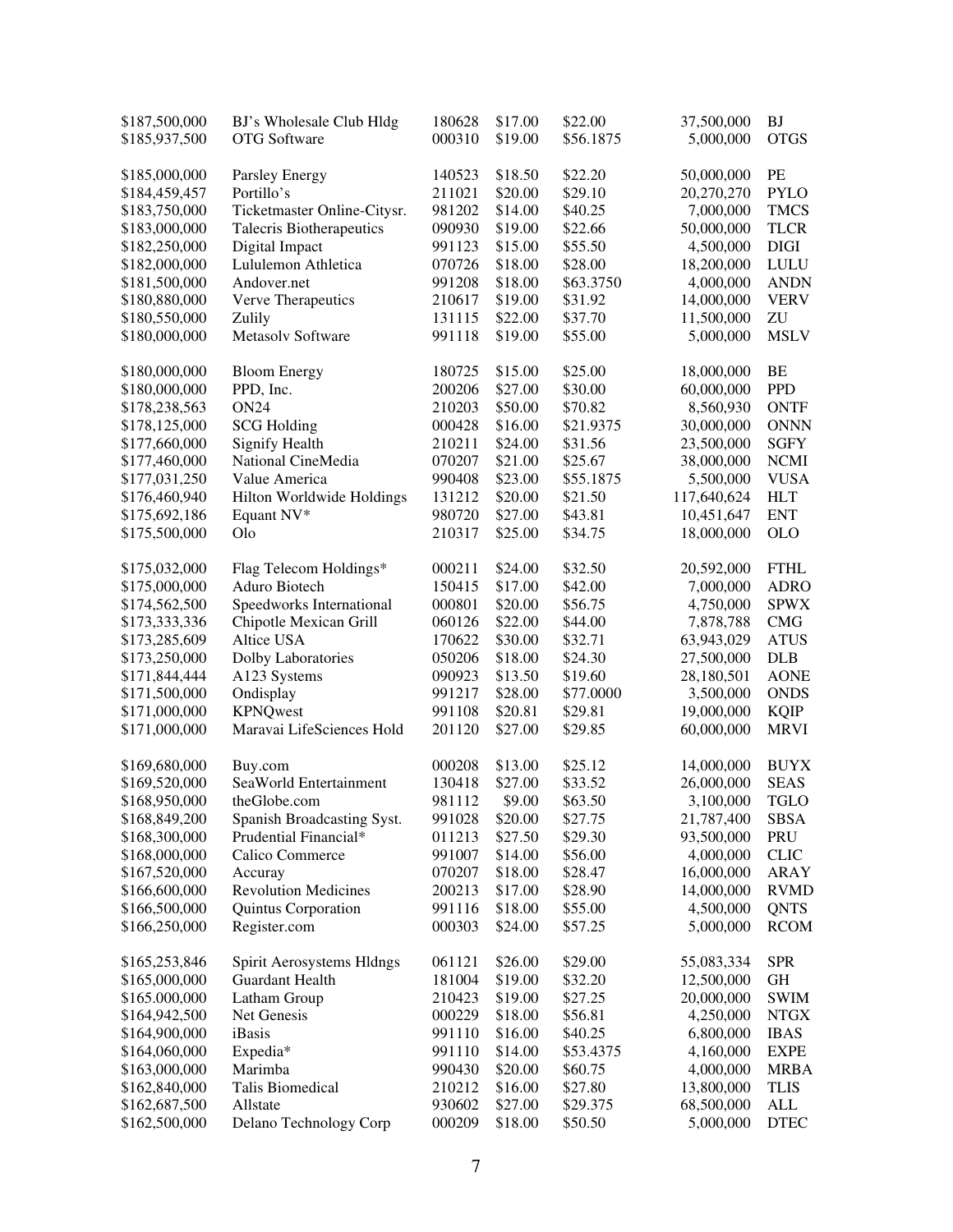| \$162,325,850 | <b>TerraForm Power</b>          | 140718 | \$25.00 | \$33.09   | 20,065,000 | <b>TERP</b> |
|---------------|---------------------------------|--------|---------|-----------|------------|-------------|
| \$161,950,000 | Tableau Software                | 130516 | \$3100  | \$50.75   | 8,200,000  | <b>DATA</b> |
| \$161,250,000 | Drugstore.com                   | 990728 | \$18.00 | \$50.25   | 5,000,000  | <b>DSCM</b> |
| \$160,160,000 | Marqeta                         | 210609 | \$27.00 | \$30.52   | 45,500,000 | MQ          |
| \$160,000,000 | <b>DLJdirect</b>                | 990526 | \$20.00 | \$30.00   | 16,000,000 | <b>DIR</b>  |
| \$159,628,852 | Tumi Holdings                   | 120419 | \$18.00 | \$26.50   | 18,779,865 | TUMI        |
| \$159,274,360 | <b>Envista Holdings</b>         | 190918 | \$22.00 | \$27.95   | 26,768,000 | <b>NVST</b> |
| \$158,593,750 | Vaxcyte                         | 200612 | \$16.00 | \$26.15   | 15,625,000 | <b>PCVX</b> |
| \$157,950,000 | Shift4 Payments                 | 200605 | \$23.00 | \$33.53   | 15,000,000 | <b>FOUR</b> |
| \$157,500,000 | <b>Fair Market</b>              | 000314 | \$17.00 | \$48.50   | 5,000,000  | <b>FAIM</b> |
| \$156,400,000 | Leslie's                        | 201029 | \$17.00 | \$20.91   | 40,000,000 | <b>LESL</b> |
| \$156,375,000 | Maxygen                         | 991216 | \$16.00 | \$42.0625 | 6,000,000  | <b>MAXY</b> |
| \$156,000,000 | <b>Engage Technologies</b>      | 990720 | \$15.00 | \$41.00   | 6,000,000  | <b>ENGA</b> |
| \$156,000,000 | <b>Reliant Resources</b>        | 010501 | \$30.00 | \$33.00   | 52,000,000 | <b>RRI</b>  |
| \$155,000,000 | New Focus                       | 000518 | \$20.00 | \$51.00   | 5,000,000  | <b>NUFO</b> |
| \$154,000,000 | <b>Edgewise Therapeutics</b>    | 210326 | \$16.00 | \$30.00   | 11,000,000 | <b>EWTX</b> |
| \$153,000,000 | Therma Wave                     | 000204 | \$20.00 | \$37.00   | 9,000,000  | <b>TWAV</b> |
| \$152,812,500 | <b>Redback Networks</b>         | 990518 | \$23.00 | \$84.125  | 2,500,000  | <b>RBAK</b> |
| \$152,812,500 | Ask Jeeves                      | 990701 | \$14.00 | \$64.9375 | 3,000,000  | ASKJ        |
| \$152,550,000 | <b>TPG</b>                      | 220113 | \$29.50 | \$34.00   | 33,900,000 | <b>TPG</b>  |
| \$152,146,000 | JD Edwards*                     | 970923 | \$23.00 | \$34.98   | 12,700,000 | <b>JDEC</b> |
| \$151,834,407 | Premier                         | 130927 | \$27.00 | \$31.69   | 32,374,000 | <b>PINC</b> |
| \$151,830,000 | Antigenics                      | 000204 | \$18.00 | \$61.38   | 3,500,000  | <b>AGEN</b> |
| \$150,660,000 | Pop Culture Group Ltd           | 210630 | \$6.00  | \$30.30   | 6,200,000  | <b>CPOP</b> |
| \$150,660,000 | <b>Quantum Effect Devices</b>   | 000201 | \$16.00 | \$56.50   | 3,720,000  | <b>QEDI</b> |
| \$149,281,250 | OneMain.com                     | 990325 | \$22.00 | \$39.5625 | 8,500,000  | <b>ONEM</b> |
| \$149,227,274 | Driven Brands Holdings          | 210115 | \$22.00 | \$26.69   | 31,818,182 | <b>DRVN</b> |
| \$149,113,846 | <b>Under Armour</b>             | 051117 | \$13.00 | \$25.30   | 12,124,000 | <b>UARM</b> |
| \$148,846,000 | Roku                            | 170928 | \$14.00 | \$23.50   | 15,668,000 | <b>ROKU</b> |
| \$148,843,750 | <b>Airnet Communications</b>    | 991207 | \$14.00 | \$41.0625 | 5,500,000  | <b>ANCC</b> |
| \$148,837,500 | iTurf                           | 990409 | \$22.00 | \$57.4375 | 4,200,000  | <b>TURF</b> |
| \$147,184,615 | SandRidge Energy                | 071105 | \$26.00 | \$32.00   | 24,530,000 | <b>SD</b>   |
| \$147,000,000 | <b>CONE Midstream Prtnrs LP</b> | 140925 | \$22.00 | \$30.40   | 17,500,000 | <b>CNNX</b> |
| \$147,000,000 | Coupons.com                     | 140307 | \$16.00 | \$30.00   | 10,500,000 | <b>COUP</b> |
| \$147,000,000 | 4D Molecular Therapeutics       | 201211 | \$23.00 | \$40.50   | 8,400,000  | <b>FDMT</b> |
| \$146,500,000 | Digimarc                        | 991202 | \$20.00 | \$56.6250 | 4,000,000  | <b>DMRC</b> |
| \$145,750,000 | OfficeMax                       | 941102 | \$19.00 | \$24.50   | 26,500,000 | OMX         |
| \$145,232,432 | Tim Horton's                    | 060323 | \$23.16 | \$28.17   | 29,000,000 | THI         |
| \$145,220,000 | Refco                           | 050810 | \$22.00 | \$27.48   | 26,500,000 | <b>RFX</b>  |
| \$145,200,000 | <b>Quest Software</b>           | 990813 | \$14.00 | \$47.00   | 4,400,000  | QSFT        |
| \$144,500,000 | <b>Efficient Networks</b>       | 990715 | \$15.00 | \$51.125  | 4,000,000  | <b>EFNT</b> |
| \$144,375,350 | Markit Ltd                      | 140619 | \$24.00 | \$26.70   | 53,472,353 | <b>MRKT</b> |
| \$144,375,000 | Net 2000 Communications         | 000307 | \$20.00 | \$34.4375 | 10,000,000 | <b>NTKK</b> |
| \$144,000,000 | New Power Company               | 001005 | \$21.00 | \$27.00   | 24,000,000 | <b>NPW</b>  |
| \$143,000,000 | <b>Consolidated Rail</b>        | 870326 | \$28.00 | \$30.75   | 52,000,000 | <b>CRR</b>  |
| \$143,000,000 | Perot Systems                   | 990202 | \$16.00 | \$43.50   | 5,200,000  | PER         |
| \$142,857,144 | Nielsen NV                      | 110116 | \$23.00 | \$25.00   | 71,428,572 | <b>NLSN</b> |
| \$141,962,500 | El Sitio                        | 991210 | \$16.00 | \$33.3125 | 8,200,000  | <b>LCTO</b> |
| \$141,450,000 | GoDaddy                         | 150401 | \$20.00 | \$26.15   | 23,000,000 | <b>GDDY</b> |
| \$141,225,000 | 1Life Healthcare                | 200131 | \$14.00 | \$22.07   | 17,500,000 | <b>ONEM</b> |
| \$140,156,250 | Duracell International          | 910501 | \$15.00 | \$20.75   | 24,375,000 | <b>DUR</b>  |
| \$139,760,000 | Lante Corp                      | 000211 | \$20.00 | \$54.94   | 4,000,000  | <b>LNTE</b> |